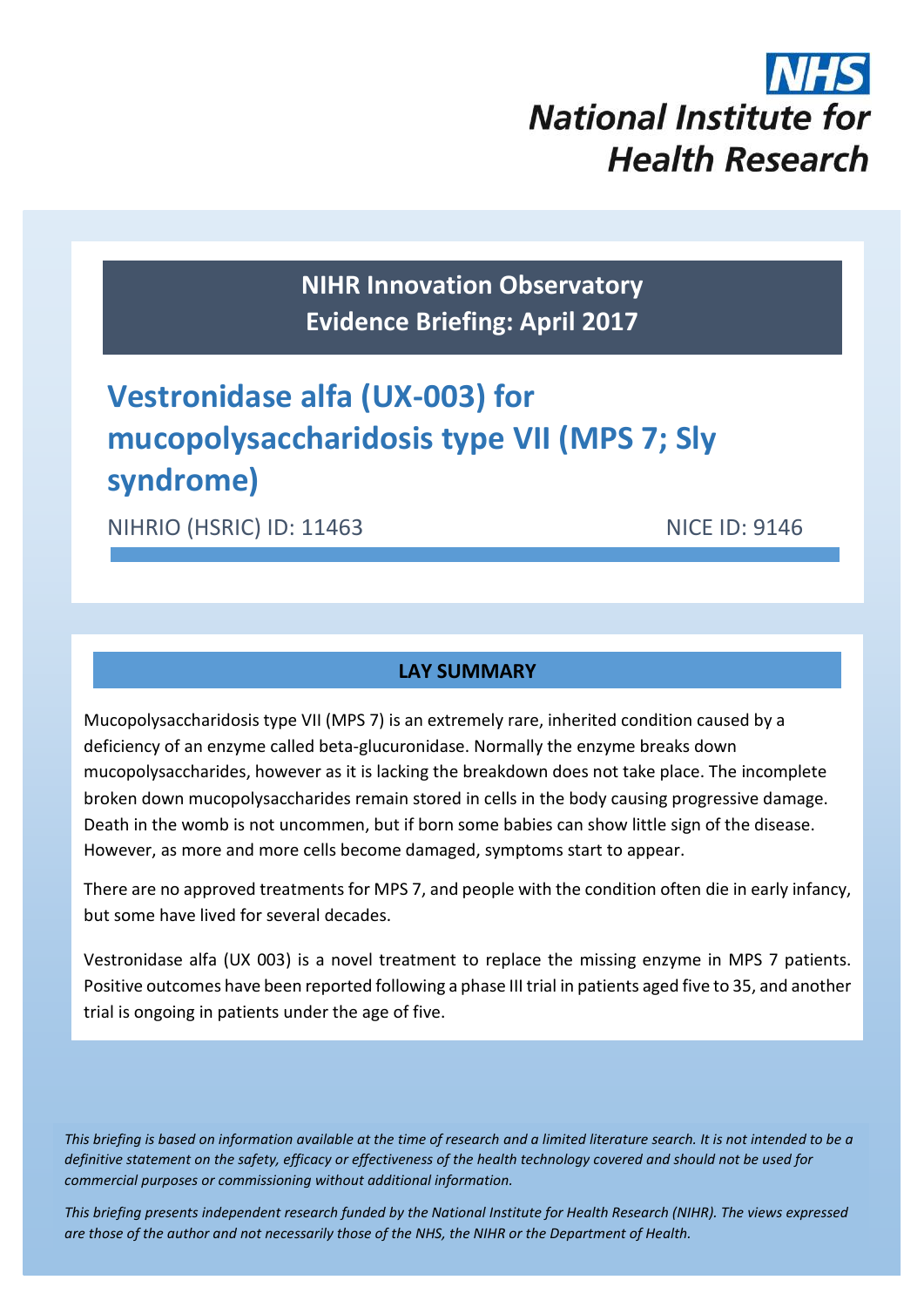## **TARGET GROUP**

Mucopolysaccharidosis type VII (MPS 7; Sly syndrome)

## **TECHNOLOGY**

#### <span id="page-1-0"></span>**DESCRIPTION**

Vestronidase alfa (UX 003; rhGUS; recombinant human beta glucuronidase) is an investigational enzyme replacement therapy for patients with MPS 7.<sup>1</sup> MPS 7 is a genetic metabolic disorder caused by a deficiency of the lysosomal enzyme beta-glucuronidase, which is required for the breakdown of certain complex carbohydrates known as glycosaminoglycans (GAGs)[.](#page-1-0)<sup>1</sup> The inability to break down GAGs leads to their accumulation in tissues.<sup>[1](#page-1-0)</sup> Vestronidase alfa aims to replace beta-glucuronidase to help break down GAGs.<sup>[1](#page-1-0)</sup>

In a phase III trial, 4 mg/kg of vestronidase alfa was administered intravenously every fortnight, for a minimum of 24 weeks in total.<sup>2</sup> The primary outcome in trials is the reduction of urinary GAG (uGAG) excretion, which a recent cross-sectional analysis linked to longer survival in patients with MPS 7.<sup>3</sup>

Vestronidase alfa is not approved or in trials for any other condition.

#### <span id="page-1-5"></span>**INNOVATION and/or ADVANTAGES**

If licensed, this drug could provide a long-awaited treatment option for patients with MPS 7 who currently have no other treatments available to them.

#### <span id="page-1-4"></span>**DEVELOPER**

Ultragenyx Pharmaceutical Inc

## **AVAILABILITY, LAUNCH or MARKETING**

Vestronidase alfa is a designated orphan drug for MPS 7 in the EU<sup>4</sup> and USA.<sup>5</sup>

In July 2016, Ultragenyx announced plans to meet with the FDA and EMA to discuss plans to submit regulatory filings in the first half of 2017. 6

## <span id="page-1-3"></span>**PATIENT GROUP**

## <span id="page-1-2"></span><span id="page-1-1"></span>**BACKGROUND**

MPS 7, also known as Sly syndrome, is an ultra-rare disease, an autosomal recessive lysosomal storage disorder (LSD), characterised by the deficiency of beta-glucuronidase.<sup>7</sup> LSDs are a grouping of rare inherited metabolic disorders, all resulting from defects in lysosomal function – the inability to produce specific enzymes leads to cells not functioning properly.<sup>8</sup>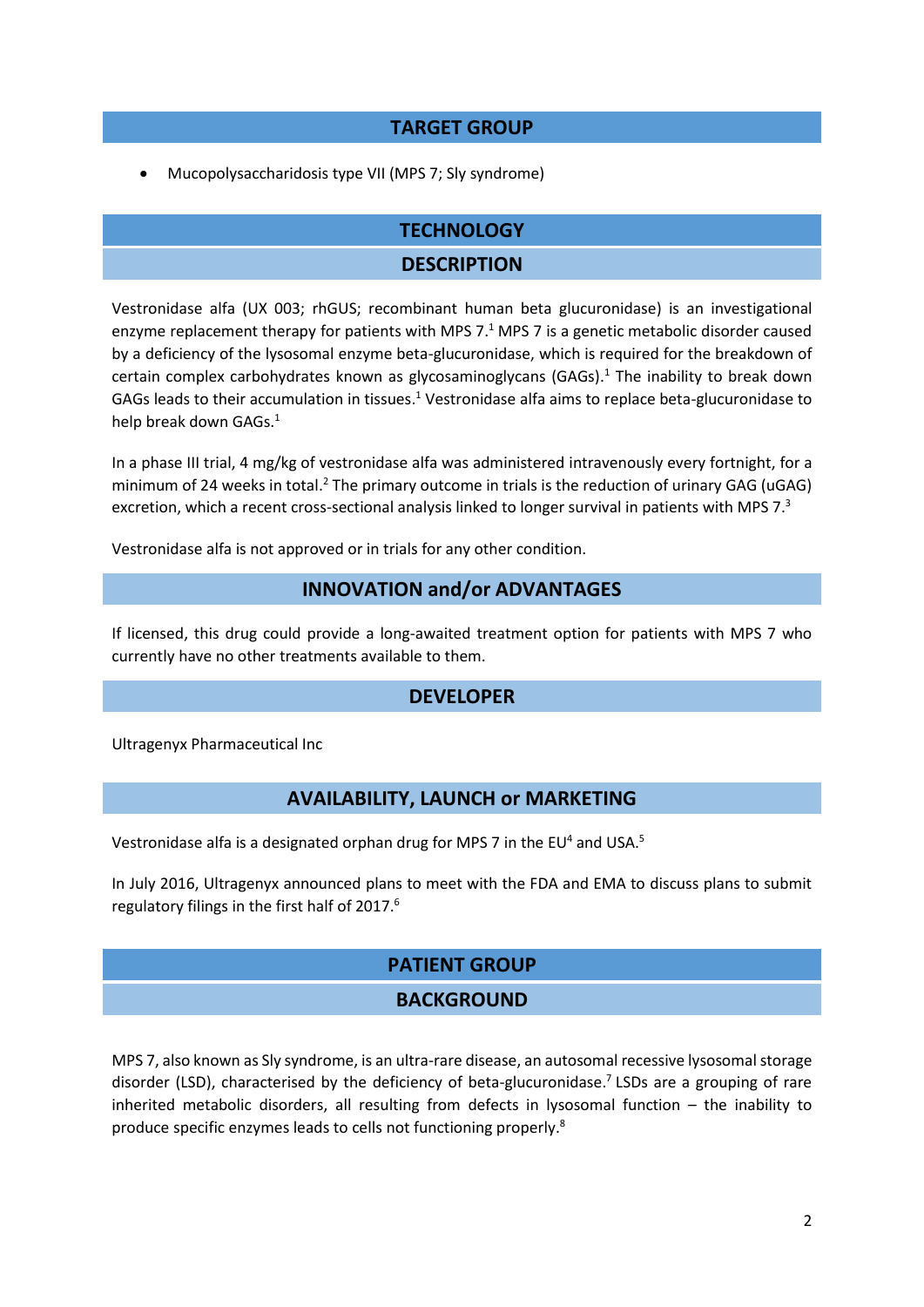The presentation and progression of MPS 7 varies widely. Some patients show early, severe, multisystemic manifestations, while others have a milder phenotype with later onset[.](#page-1-1) <sup>7</sup> The antenatal form of the disease usually leads to death in utero.<sup>9</sup> Neonatal and childhood forms of MPS 7 also have a very limited life expectancy. Some patients with MPS 7 present with hydrops fetalis (severe generalized oedema) at birth. These children retain an enormous amount of fluid throughout the body and often only survive a few months, more than half not surviving early infancy[.](#page-1-1)<sup>7</sup> However, milder forms of the condition are associated with a more prolonged survival; rare MPS 7 patients with milder manifestations of the disease have survived into their fifth decade[.](#page-2-0)<sup>9</sup>

Most patients with the condition have cognitive impairment, hepatosplenomegaly and skeletal dyspl[a](#page-1-1)sia<sup>7</sup>. Heart disease and airway obstruction are major causes of death in people with MPS 7.<sup>10</sup>

## <span id="page-2-0"></span>**CLINICAL NEED and BURDEN OF DISEASE**

The grouping of lysosomal diseases, including around 50 diseases, occur in about 1 in every 5,000 to 7,000 births[.](#page-1-3)<sup>8</sup> Of the 11 different MPS disorders, MPS 7 is one of the rarest.<sup>6</sup>

As an ultra-rare disorder, precise epidemiological data for MPS 7 is scarce[.](#page-1-1)<sup>7</sup> The global frequency of this disease is estimated to be 1 in 300,000 to 2,000,000, but many patients may be missed due to death in utero or in early infancy, before being diagnosed.<sup>[7](#page-1-1)</sup> The EMA reports a prevalence of about 50 people in Europe,<sup>[4](#page-1-4)</sup> and the manufacturer cites a prevalence of "200 in the developed world"[.](#page-1-0)<sup>1</sup>

Only around 40 patients with neonatal to moderate presentation of MPS 7 have been reported since the disease was first described in 1973[.](#page-2-0)<sup>9</sup>

## **PATIENT PATHWAY**

## **RELEVANT GUIDANCE**

## **NICE GUIDANCE**

 NICE highly specialised technology guidance. Elosulfase alfa for treating mucopolysaccharidosis type IVa (HST2a). December 2015.

## **NHS ENGLAND and POLICY GUIDANCE**

- NHS England. 2013/14 NHS Standard Contract for Lysosomal Storage Disorders Service (Children). E06/S(HSS)/c.
- NHS England. 2013/14 NHS Standard Contract for Metabolic Disorders (Adult). E06/S/a.
- NHS England. 2013/14 NHS Standard Contract for Metabolic Disorders (Children). E06/S/b.
- NHS England. 2013/14 NHS Standard Contract for Metabolic Disorders (Laboratory Services). E06/S/c.

## **OTHER GUIDANCE**

None identified.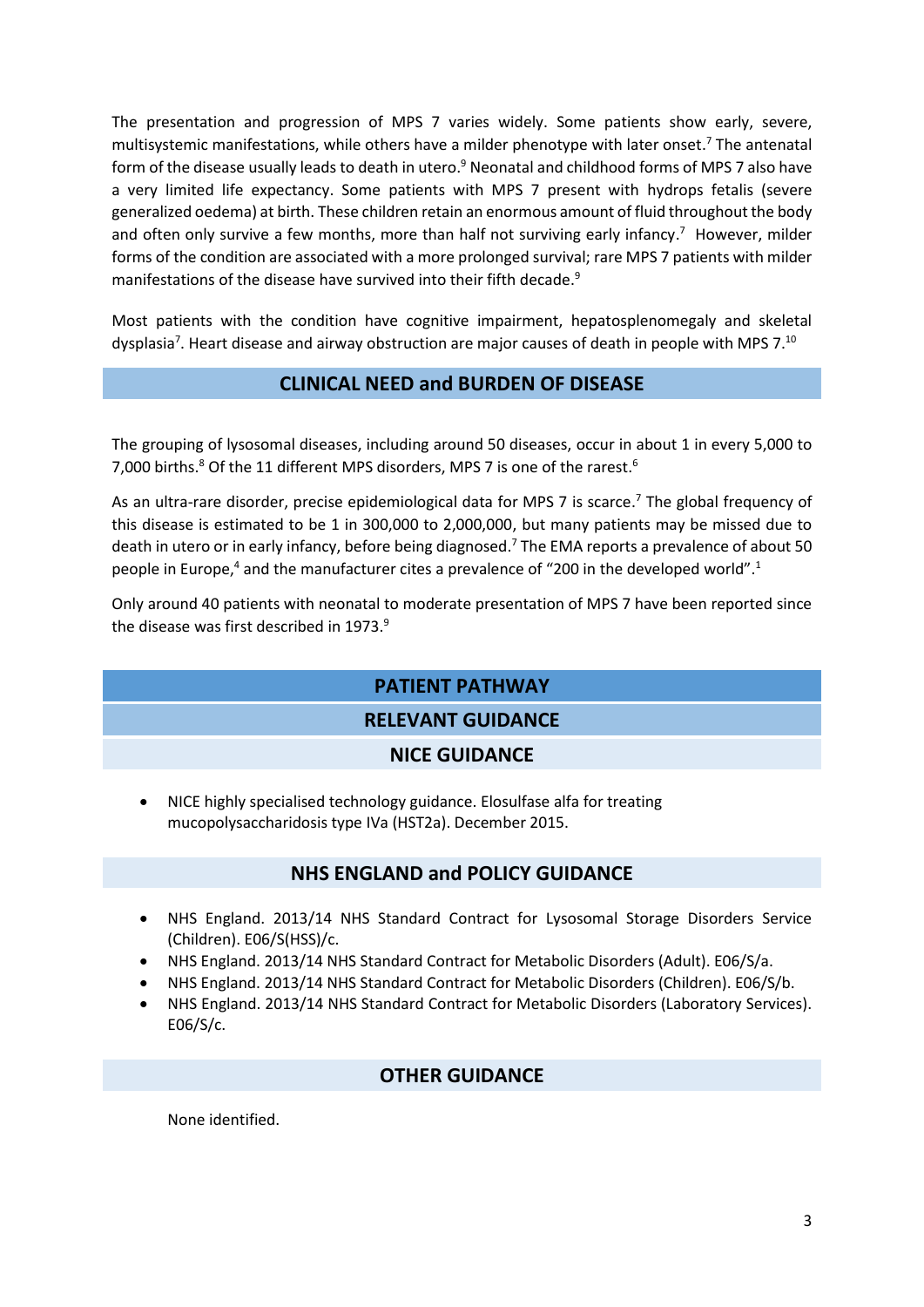## <span id="page-3-0"></span>**CURRENT TREATMENT OPTIONS**

There are no approved therapies or cure for MPS 7. Treatment options concentrate on disease management, and supportive or palliative care.<sup>11</sup> These include surgery, oxygen supplementation, antibiotics, non-steroidal anti-inflammatory drugs, and physical therapy.<sup>[7](#page-1-1)</sup> Hematopoietic Stem Cell Transplant therapy has also been trialled to restore the activity of the deficient enzyme, betaglucuronidase. [11](#page-3-0)

Four types of enzyme replacement therapy have been approved for other MPS disorders[.](#page-1-3)<sup>6</sup>

# <span id="page-3-1"></span>**EFFICACY and SAFETY**

| <b>Trial</b>                         | NCT02230566; phase III                                                                                                                                                                                                                                                                                                                                                                                                                                                                                                                                                                                                                                                |
|--------------------------------------|-----------------------------------------------------------------------------------------------------------------------------------------------------------------------------------------------------------------------------------------------------------------------------------------------------------------------------------------------------------------------------------------------------------------------------------------------------------------------------------------------------------------------------------------------------------------------------------------------------------------------------------------------------------------------|
| <b>Sponsor</b>                       | Ultragenyx Pharmaceutical Inc                                                                                                                                                                                                                                                                                                                                                                                                                                                                                                                                                                                                                                         |
| <b>Status</b>                        | Published                                                                                                                                                                                                                                                                                                                                                                                                                                                                                                                                                                                                                                                             |
| Source of<br><b>Information</b>      | Trial registry, <sup>2</sup> company website, <sup>12</sup> company news release <sup>6</sup>                                                                                                                                                                                                                                                                                                                                                                                                                                                                                                                                                                         |
| Location                             | <b>USA</b>                                                                                                                                                                                                                                                                                                                                                                                                                                                                                                                                                                                                                                                            |
| <b>Design</b>                        | randomized, placebo-controlled, blind-start, single-crossover, phase III trial                                                                                                                                                                                                                                                                                                                                                                                                                                                                                                                                                                                        |
| <b>Participants</b>                  | N=12; between 5 and 35 years of age; confirmed diagnosis of MPS 7                                                                                                                                                                                                                                                                                                                                                                                                                                                                                                                                                                                                     |
| <b>Schedule</b>                      | 4 mg/kg of vestronidase alfa was administered fortnightly, for a minimum of<br>24 weeks in total                                                                                                                                                                                                                                                                                                                                                                                                                                                                                                                                                                      |
| Follow-up                            | 48 weeks                                                                                                                                                                                                                                                                                                                                                                                                                                                                                                                                                                                                                                                              |
| Primary<br><b>Outcomes</b>           | percentage reduction in urinary GAG excretion after 24 weeks                                                                                                                                                                                                                                                                                                                                                                                                                                                                                                                                                                                                          |
| <b>Secondary</b><br><b>Outcomes</b>  | multi-domain responder index, individualized clinical response measure,<br>pulmonary function, walking, shoulder flexion, fine and gross motor function,<br>visual acuity, fatigue, safety, tolerability                                                                                                                                                                                                                                                                                                                                                                                                                                                              |
| <b>Key Results</b>                   | Primary endpoint of reducing urinary GAG (dermatan sulphate) excretion<br>after 24 weeks of treatment, demonstrating a reduction from baseline of<br>64.8% (p<0.0001).                                                                                                                                                                                                                                                                                                                                                                                                                                                                                                |
| <b>Adverse</b><br>effects (AEs)      | All patients experienced treatment emergent AEs, which were generally mild<br>to moderate in severity. Six of the eight patients with infusion associated<br>reactions (IARs) on rhGUS treatment had events involving the IV catheter.<br>Two patients that had a single hypersensitivity-type IAR, including one Grade<br>3 treatment-related anaphylactoid serious adverse event (SAE) that resulted<br>from an infusion rate error. The second patient had mild fever and<br>diaphoresis. No patients demonstrated recurring hypersensitivity reactions<br>to infusions. There were no deaths and no treatment discontinuations or<br>missed infusions due to AEs. |
| <b>Expected</b><br>reporting<br>date |                                                                                                                                                                                                                                                                                                                                                                                                                                                                                                                                                                                                                                                                       |

| <b>Trial</b>   | UX003-CL203; NCT02418455; phase II |  |
|----------------|------------------------------------|--|
| <b>Sponsor</b> | Ultragenyx Pharmaceutical Inc      |  |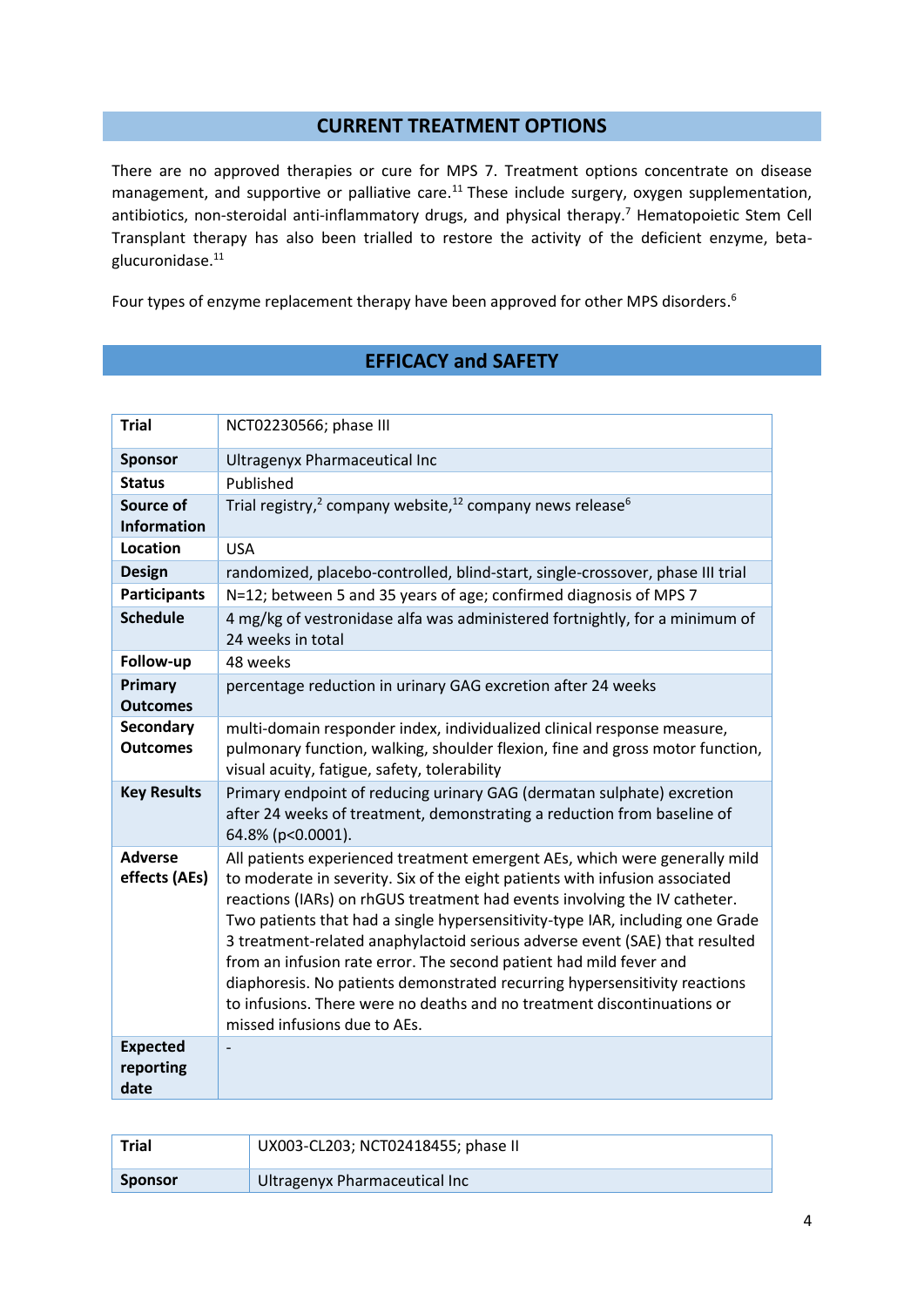| <b>Status</b>          | ongoing                                                             |
|------------------------|---------------------------------------------------------------------|
| Source of              | Trial registry, $13$ company website <sup>12</sup>                  |
| <b>Information</b>     |                                                                     |
| Location               | <b>USA</b>                                                          |
| Design                 | Non-randomised, uncontrolled                                        |
| <b>Participants</b>    | N=15; up to 5 years of age; confirmed diagnosis of MPS 7            |
| <b>Schedule</b>        | 4 mg/kg of UX003                                                    |
| Follow-up              | 48 weeks                                                            |
| Primary                | Efficacy of UX003 (percent reduction of uGAG excretion); Safety and |
| <b>Outcomes</b>        | tolerability                                                        |
| <b>Secondary</b>       | Changes in growth velocity; volume of the liver and spleen          |
| <b>Outcomes</b>        |                                                                     |
| <b>Key Results</b>     | $\overline{\phantom{a}}$                                            |
| <b>Adverse effects</b> | $\overline{\phantom{0}}$                                            |
| (AEs)                  |                                                                     |
| <b>Expected</b>        | Estimated primary completion date noted as March 2018.              |
| reporting date         |                                                                     |

| <b>Trial</b>                        | UX003-CL201; NCT01856218;<br>phase I/II                                                                                                                                                                                                                             | NCT02432144                                                                                                                                                                                  |  |
|-------------------------------------|---------------------------------------------------------------------------------------------------------------------------------------------------------------------------------------------------------------------------------------------------------------------|----------------------------------------------------------------------------------------------------------------------------------------------------------------------------------------------|--|
| <b>Sponsor</b>                      | <b>Ultragenyx Pharmaceutical Inc</b>                                                                                                                                                                                                                                | <b>Ultragenyx Pharmaceutical Inc</b>                                                                                                                                                         |  |
| <b>Status</b>                       |                                                                                                                                                                                                                                                                     |                                                                                                                                                                                              |  |
| Source of<br><b>Information</b>     | Trial registry, <sup>14</sup> company news<br>releases <sup>15</sup> 16                                                                                                                                                                                             | Trial registry <sup>17</sup>                                                                                                                                                                 |  |
| <b>Location</b>                     | UK                                                                                                                                                                                                                                                                  | UK                                                                                                                                                                                           |  |
| <b>Design</b>                       | Non-randomised, uncontrolled                                                                                                                                                                                                                                        | Open-label extension study                                                                                                                                                                   |  |
| <b>Participants</b>                 | N=3; aged 5 to 30 years;<br>confirmed diagnosis of MPS 7                                                                                                                                                                                                            | N=20; ages 5 and over                                                                                                                                                                        |  |
| <b>Schedule</b>                     | IV administration every other<br>week (QOW) for 36 weeks with up<br>to an additional 36 weeks.<br>Initial 12-week treatment period<br>with 2 mg/kg every other week<br>will be followed by a 24-week<br>forced dose titration period to<br>assess the optimal dose. | All subjects will receive 4 mg/kg<br>UX003 every other week (QOW)<br>unless data from prior studies<br>define a different dose either for<br>that subject or the use of UX003 in<br>general. |  |
| Follow-up                           | 72 weeks                                                                                                                                                                                                                                                            | 144 weeks                                                                                                                                                                                    |  |
| Primary<br><b>Outcomes</b>          | Safety and tolerability of UX003 as<br>measured by severity and number<br>of Adverse Events; efficacy as<br>determined by reduction of total<br>urinary glycosaminoglycan (uGAG)<br>excretion                                                                       | Safety of UX003 determined by the<br>incidence and frequency of adverse<br>events                                                                                                            |  |
| <b>Secondary</b><br><b>Outcomes</b> | Walking capacity; stair climbing<br>capacity; pulmonary function                                                                                                                                                                                                    | Efficacy of UX003 determined by<br>the percent reduction and change<br>from baseline of uGAG excretion.                                                                                      |  |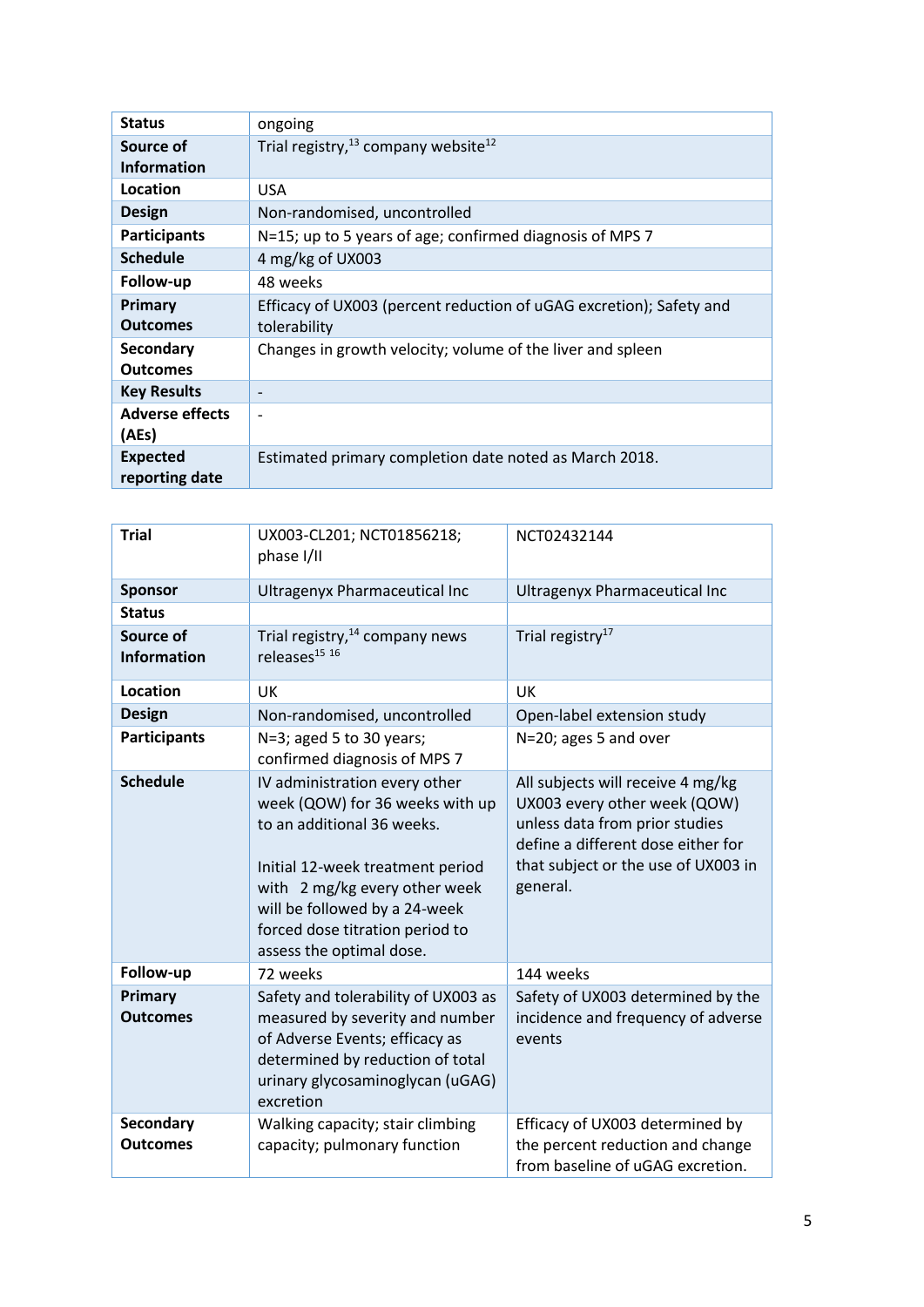| <b>Key Results</b>                | 12 week results: Results from the<br>primary analysis phase show<br>evidence of clearance of lysosomal<br>storage as indicated by the decline<br>in urinary glycosaminoglycan<br>(GAG) excretion and the reduction<br>in liver size. The change in urinary<br>GAG excretion was observed by<br>two weeks after the first dose of<br>rhGUS and declined by<br>approximately 40-50% from<br>baseline after 12 weeks of<br>treatment.<br>Decreases in liver size were<br>observed in the two patients who<br>had enlarged livers at baseline.<br>The 36-week results showed a<br>greater change in urinary GAG<br>excretion at the higher 4 mg/kg<br>dose of rhGUS, with a mean<br>urinary GAG reduction of<br>approximately 60%.<br>Sustained decreases in liver size<br>were observed in the two patients<br>who had enlarged livers at<br>baseline, and an improvement in |                                                    |
|-----------------------------------|---------------------------------------------------------------------------------------------------------------------------------------------------------------------------------------------------------------------------------------------------------------------------------------------------------------------------------------------------------------------------------------------------------------------------------------------------------------------------------------------------------------------------------------------------------------------------------------------------------------------------------------------------------------------------------------------------------------------------------------------------------------------------------------------------------------------------------------------------------------------------|----------------------------------------------------|
|                                   | pulmonary function was observed<br>in the one patient who was able to<br>perform the evaluations.                                                                                                                                                                                                                                                                                                                                                                                                                                                                                                                                                                                                                                                                                                                                                                         |                                                    |
| <b>Adverse effects</b><br>(AEs)   | No serious adverse events or<br>infusion-associated reactions were<br>observed in the study. The most<br>common adverse events were<br>consistent with the symptoms of<br>MPS 7 or related to intravenous<br>administration of the<br>investigational therapy, including<br>respiratory disorders, infections,<br>and arthralgia.                                                                                                                                                                                                                                                                                                                                                                                                                                                                                                                                         |                                                    |
| <b>Expected</b><br>reporting date |                                                                                                                                                                                                                                                                                                                                                                                                                                                                                                                                                                                                                                                                                                                                                                                                                                                                           | Estimated primary completion date<br>December 2018 |

# **ESTIMATED COST and IMPACT**

## **COST**

The cost of the treatment is unknown, and there are no comparator treatments for MPS 7.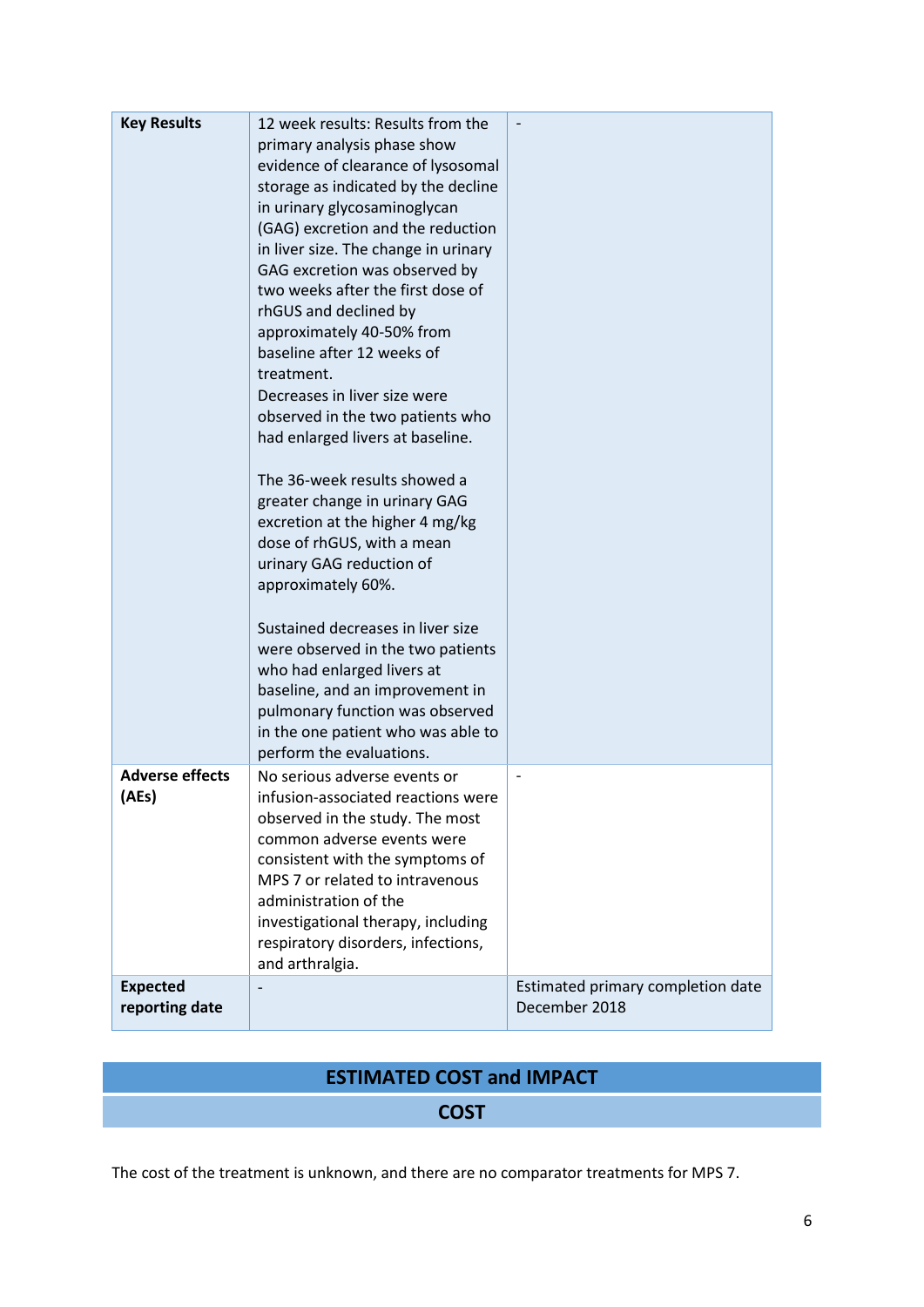The enzyme replacement treatment for MPS IVa, for which NICE guidance exists, has a cost per year of £394,680 per patient.<sup>18</sup>

|                                      | <b>IMPACT - SPECULATIVE</b>                                                                                |              |                                    |  |  |
|--------------------------------------|------------------------------------------------------------------------------------------------------------|--------------|------------------------------------|--|--|
| <b>IMPACT ON PATIENTS and CARERS</b> |                                                                                                            |              |                                    |  |  |
| $\mathsf{X}$                         | Reduced mortality/increased length of survival                                                             | ப            | Reduced symptoms or disability     |  |  |
| □                                    | Other                                                                                                      | □            | No impact identified               |  |  |
|                                      | <b>IMPACT ON HEALTH and SOCIAL CARE SERVICES</b>                                                           |              |                                    |  |  |
| □                                    | Increased use of existing services                                                                         | □            | Decreased use of existing services |  |  |
| □                                    | Re-organisation of existing services                                                                       | □            | Need for new services              |  |  |
| □                                    | Other                                                                                                      | $\mathsf{X}$ | None identified                    |  |  |
|                                      | <b>IMPACT ON COSTS and OTHER RESOURCE USE</b>                                                              |              |                                    |  |  |
| □                                    | Increased drug treatment costs                                                                             | □            | Reduced drug treatment costs       |  |  |
|                                      | $\boxtimes$ Other increase in costs: new treatment option for<br>this population (but a very small cohort) | □            | Other reduction in costs           |  |  |
| П                                    | Other                                                                                                      | □            | None identified                    |  |  |
| <b>OTHER ISSUES</b>                  |                                                                                                            |              |                                    |  |  |
| □                                    | Clinical uncertainty or other research question<br>identified                                              |              | $\boxtimes$ None identified        |  |  |

## **REFERENCES**

**.** 

<sup>1</sup> Ultragenyx. *Pipeline - rhGUS*. Available from: <http://www.ultragenyx.com/pipeline/rhGUS/> Accessed 12 April 2017

<sup>2</sup> ClinicalTrials.gov. *A Phase 3 Study of UX003 rhGUS Enzyme Replacement Therapy in Patients With MPS 7*  Available from:<https://www.clinicaltrials.gov/ct2/show/NCT02230566?term=mps+7&rank=1> [Accessed 12 April 2017]